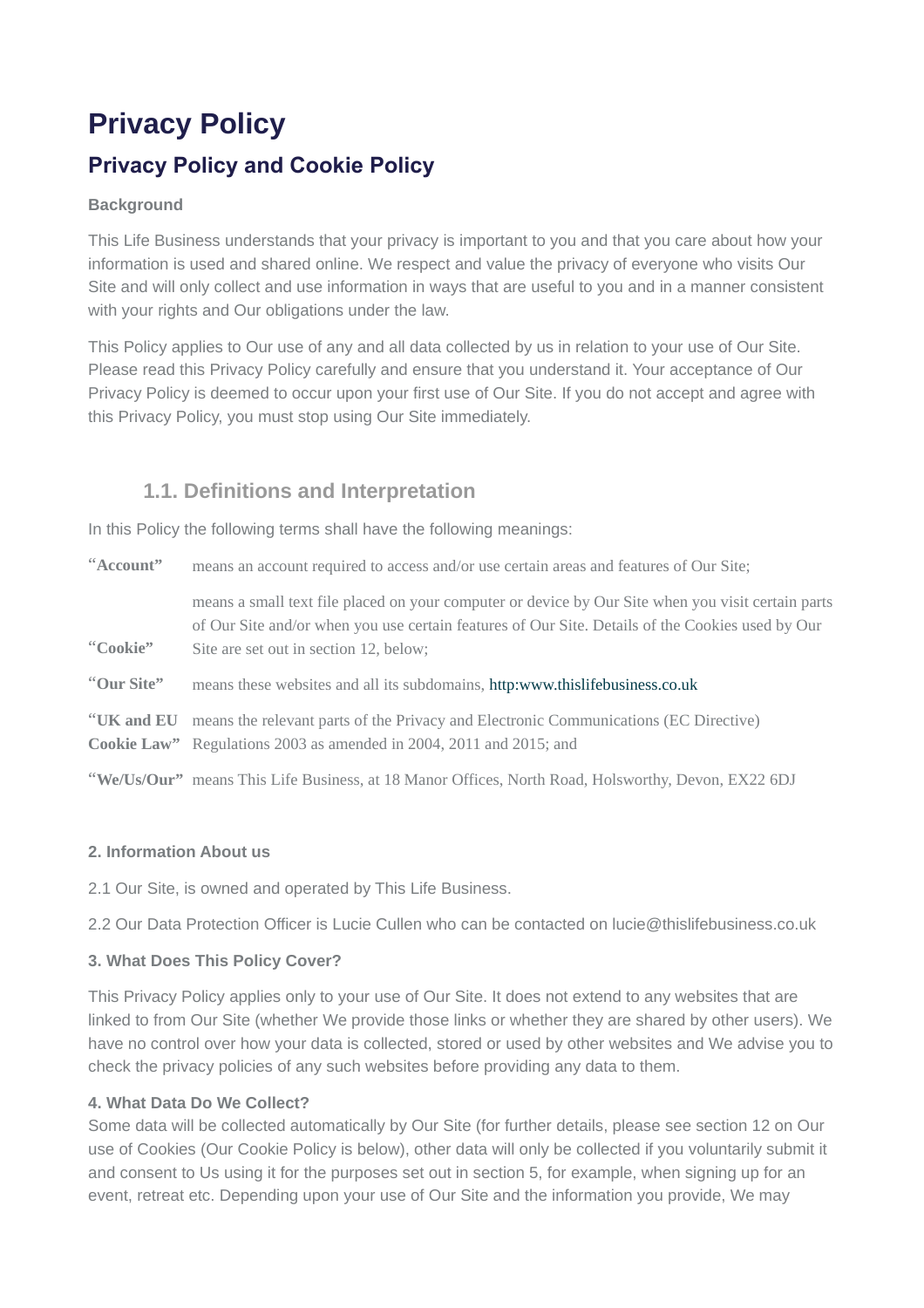collect some or all of the following data:

- 4.1 Full Name;
- 4.2 Email Address
- 4.3 Telephone Number
- 4.4 Company name
- 4.5 Address
- 4.6 IP address
- 4.7 Web browser type and version
- 4.8 Operating System
- 4.9 Demographics

## **5. How Do We Use Your Data?**

5.1 All personal data is stored securely in accordance with the EU General Data Protection Regulation (Regulation (EU) 2016/679) (GDPR). For more details on security see section 6, below.

5.2 We use your data to provide the best possible products and services to you. This includes:

- 5.2.1 Providing and managing your Account
- 5.2.2 Providing and managing your access to Our Site
- 5.2.3 Personalising and tailoring your experience on Our Site
- 5.2.4 Supplying Our products and services to you
- 5.2.5 Personalising and tailoring Our products and services for you
- 5.2.6 Responding to communications from you

5.2.7 Supplying you with email newsletters, alerts etc. that you have subscribed to (you may unsubscribe or opt-out at any time by clicking the 'update your preferences' link in the email or by contacting us at lucie@thislifebusiness.co.uk

5.2.8 Market research

5.2.9 Analysing your use of Our Site and gathering feedback to enable Us to continually improve Our Site and your user experience

5.3 In some cases, the collection of data may be a statutory or contractual requirement, and We will be limited in the products and services We can provide you without your consent for Us to be able to use such data.

5.4 Once you have submitted your data to us, we use your data for marketing purposes which may include contacting you by email, telephone, text message with information, news and offers on Our products and services. We will not, however, send you any unsolicited marketing or spam and will take all reasonable steps to ensure that We fully protect your rights and comply with Our obligations under the GDPR and the Privacy and Electronic Communications (EC Directive) Regulations 2003, as amended in 2004, 2011 and 2015.

5.5 Under GDPR we will ensure that your personal data is processed lawfully, fairly, and transparently, without adversely affecting your rights. We will only process your personal data if at least one of the following basis applies:

a) you have given consent to the processing of your personal data for one or more specific purposes;

b) processing is necessary for the performance of a contract to which you are a party or in order to take steps at the request of you prior to entering into a contract;

c) processing is necessary for compliance with a legal obligation to which we are subject;

d) processing is necessary to protect the vital interests of you or of another natural person;

e) processing is necessary for the performance of a task carried out in the public interest or in the exercise of official authority vested in the controller; and/or

f) processing is necessary for the purposes of the legitimate interests pursued by us or by a third party,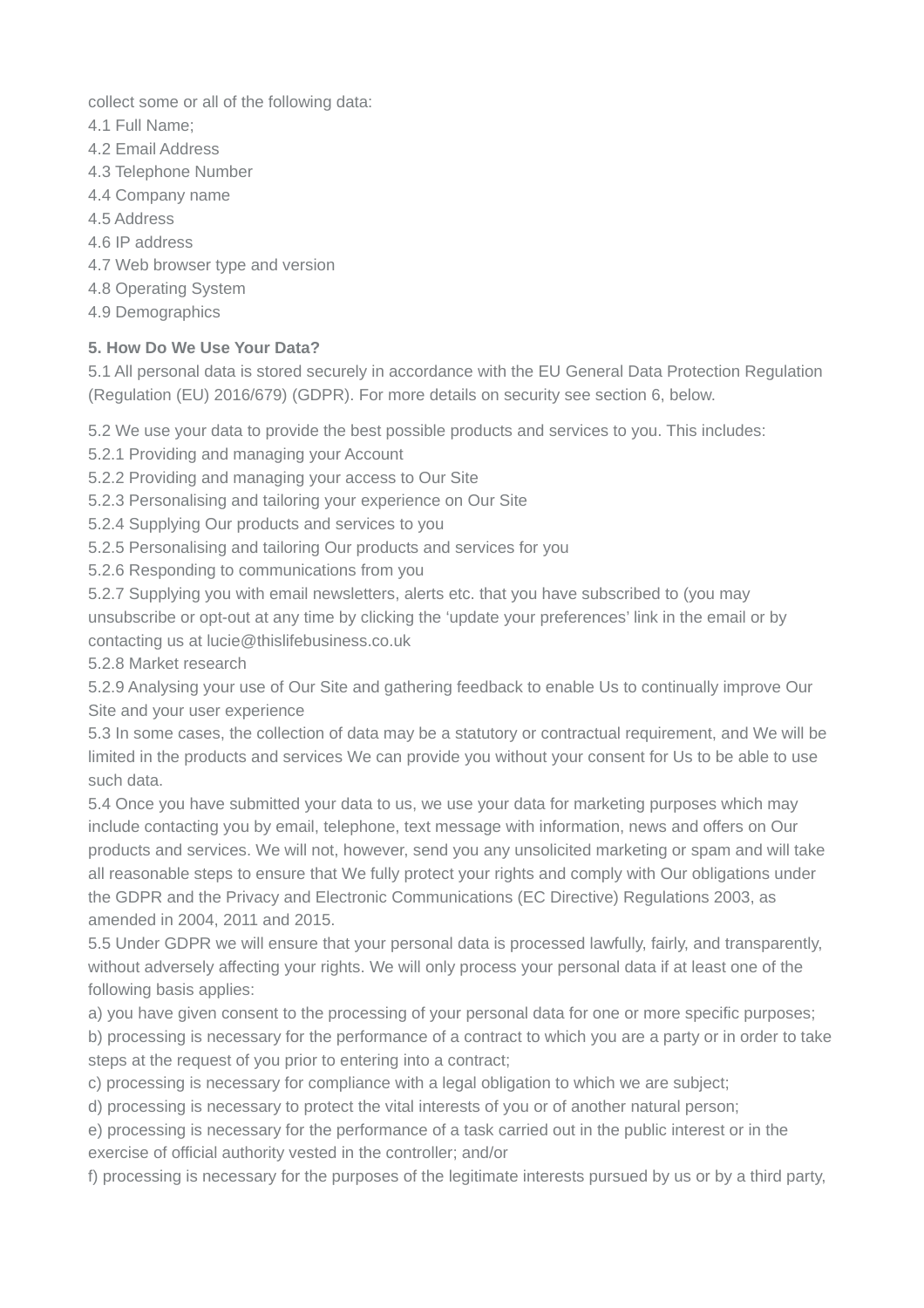except where such interests are overridden by the fundamental rights and freedoms of the data subject which require protection of personal data, in particular where the data subject is a child.

## **6. How and Where Do We Store Your Data?**

6.1 We only keep your data for as long as We need to in order to use it as described above in section 5, and/or for as long as We have your permission to keep it. In any event, your data will be deleted if you notify us via email, telephone or post.

6.2 Some or all of your data may be stored or transferred outside of the European Economic Area ("the EEA") (The EEA consists of all EU member states, plus Norway, Iceland and Liechtenstein). You are deemed to accept and agree to this by using Our Site and submitting information to Us. If We do store or transfer data outside the EEA, We will take all reasonable steps to ensure that your data is treated as safely and securely as it would be within the EEA and under the GDPR. Such steps may include, but not be limited to, the use of legally binding contractual terms between Us and any third parties We engage with.

6.3 Data security is of great importance to Us, and to protect your data We have put in place suitable physical, electronic and managerial procedures to safeguard and secure data collected through Our Site.

6.4 The Company shall ensure that the following measures are taken with respect to the collection, holding, and processing of personal data:

• All employees, agents, contractors, or other parties working on behalf of the Company shall be made fully aware of both their individual responsibilities and the Company's responsibilities under the Regulation and under this Policy, and shall be provided with a copy of this Policy;

• Only employees, agents, sub-contractors, or other parties working on behalf of the Company that need access to, and use of, personal data in order to carry out their assigned duties correctly shall have access to personal data held by the Company;

• All employees, agents, contractors, or other parties working on behalf of the Company handling personal data will be appropriately trained to do so;

• The performance of those employees, agents, contractors, or other parties working on behalf of the Company handling personal data shall be regularly evaluated and reviewed;

• All employees, agents, contractors, or other parties working on behalf of the Company handling personal data will be bound to do so in accordance with the principles of the Regulation and this Policy by contract;

• All agents, contractors, or other parties working on behalf of the Company handling personal data must ensure that any and all of their employees who are involved in the processing of personal data are held to the same conditions as those relevant employees of the Company arising out of this Policy and the Regulation.

6.5 Notwithstanding the security measures that We take, it is important to remember that the transmission of data via the internet may not be completely secure and that you are advised to take suitable precautions when transmitting to Us data via the internet

## **7. Do We Share Your Data?**

7.1 We may only share your data with wholly owned subsidiaries of This Life Business

7.2 We may contract with third parties to supply products and services to you on Our behalf. These may include payment processing, delivery of goods, search engine facilities, advertising and marketing. In some cases, the third parties may require access to some or all of your data. Where any of your data is required for such a purpose, We will take all reasonable steps to ensure that your data will be handled safely, securely, and in accordance with your rights, Our obligations, and the obligations of the third party under the law. We currently contract with: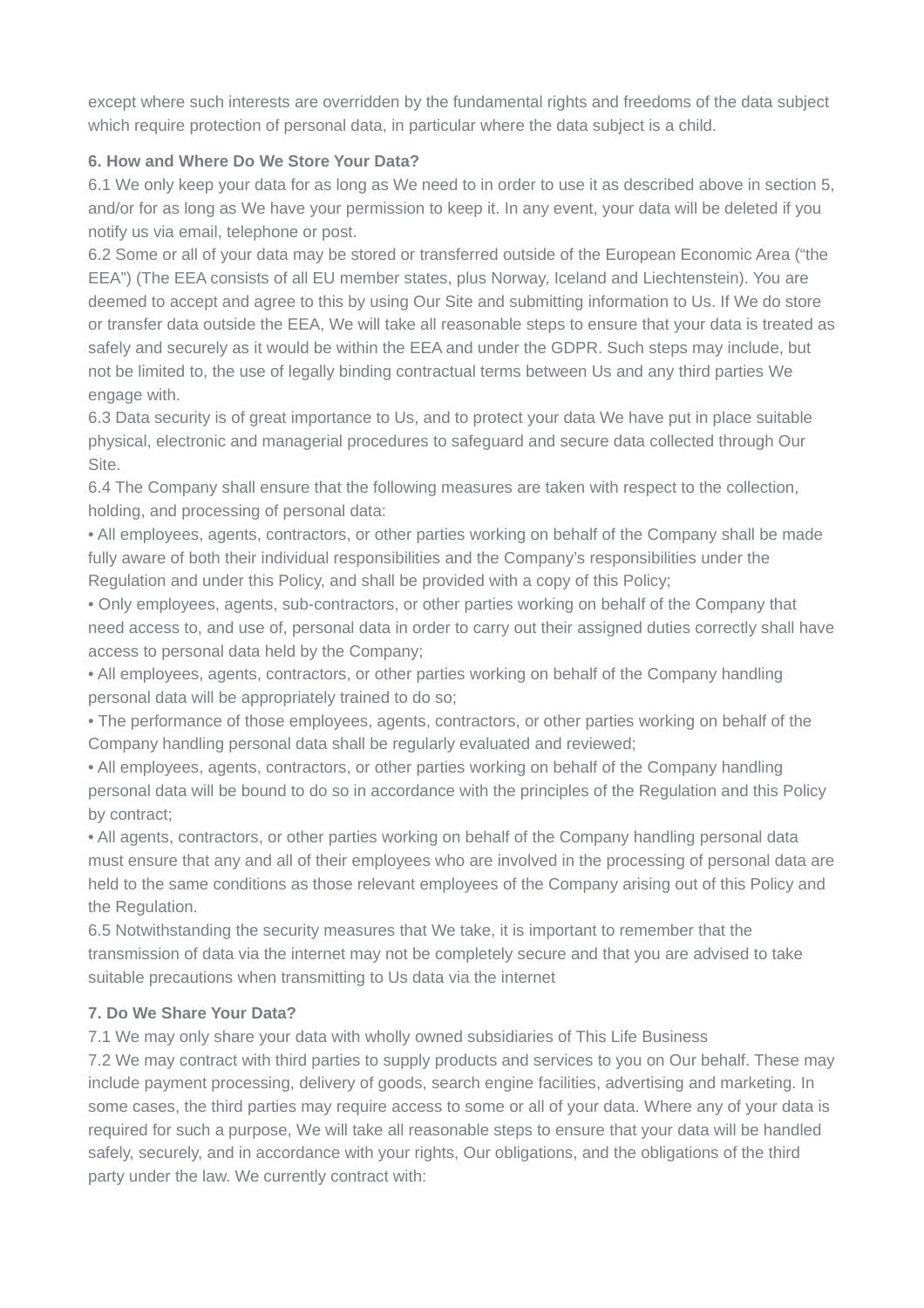#### Third-party Name Type of data subject

Google First name, last name, email address

**Facebook** Email address

**Mailchimp** First Name, Last Name, Email Address, Telephone number, Address, Website, Company Information, Device IP Address

#### **Royal Mail** First name, last name, Company Name, Address

7.3 We may compile statistics about the use of Our Site including data on traffic, usage patterns, user numbers, sales and other information. All such data will be anonymised and will not include any personally identifying information. We may from time to time share such data with third parties such as prospective investors, affiliates, partners and advertisers. Data will only be shared and used within the bounds of the law.

7.4 In certain circumstances We may be legally required to share certain data held by Us, which may include your personal information, for example, where We are involved in legal proceedings, where We are complying with the requirements of legislation, a court order, or a governmental authority. We do not require any further consent from you in order to share your data in such circumstances and will comply as required with any legally binding request that is made of Us.

## **8. What Happens If Our Business Changes Hands?**

8.1 We may, from time to time, expand or reduce Our business and this may involve the sale and/or the transfer of control of all or part of Our business. Data provided by users will, where it is relevant to any part of Our business so transferred, be transferred along with that part and the new owner or newly controlling party will, under the terms of this Privacy Policy, be permitted to use the data for the purposes for which it was originally collected by Us.

8.2 In the event that any of your data is to be transferred in such a manner, you will] be contacted in advance and informed of the changes. When contacted you will be given the choice to have your data deleted or withheld from the new owner or controller.

#### **9. How Can You Control Your Data?**

9.1 When you submit information via Our Site, you may be given options to restrict Our use of your data. We aim to give you strong controls on Our use of your data (including the ability to opt-out of receiving emails from Us which you may do by unsubscribing using the links provided in Our emails or by emailing us to let us know your preferences).

9.2 You may also wish to sign up to one or more of the preference services operating in the UK: The Telephone Preference Service ("the TPS"), the Corporate Telephone Preference Service ("the CTPS"), and the Mailing Preference Service ("the MPS"). These may help to prevent you receiving unsolicited marketing. Please note, however, that these services will not prevent you from receiving marketing communications that you have consented to receiving.

## **10. Your Right to Withhold Information and Your Right to Withdraw Information After You Have Given it**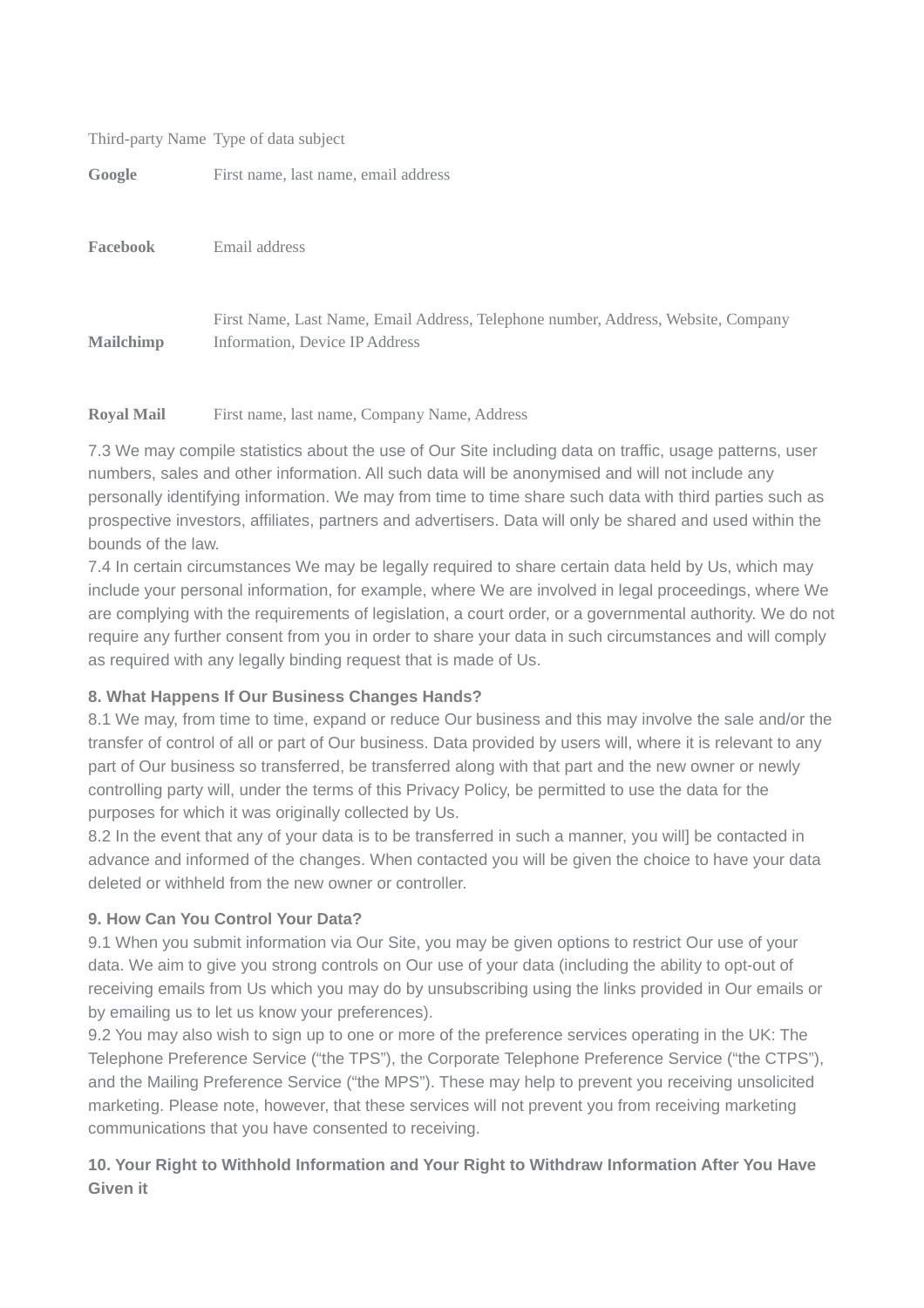10.1 You may access certain areas of Our Site without providing any data at all. However, to use all features and functions available on Our Site you may be required to submit or allow for the collection of certain data.

10.2 You may restrict your Internet browser's use of Cookies. For more information, see section 12 and Our Cookie Policy.

10.3 You may withdraw your consent for Us to use your personal data as set out in section in 5 at any time by contacting Us using the details set out in section 15, and We will delete Your data from Our systems. However, you acknowledge this may limit Our ability to provide the best possible products and services to you.

### **11. How Can You Access Your Data?**

You have the legal right to ask for a copy of any of your personal data held by Us (where such data is held). Please contact Us for more details at lucie@thislifebusiness.co.uk, or using the contact details below in section 15.

#### **12. What Cookies Do We Use and What For?**

12.1 Our Site may place and access certain first party Cookies on your computer or device. First party Cookies are those placed directly by Us and are used only by Us. We use Cookies to facilitate and improve your experience of Our Site and to provide and improve Our products and services. For more details, please refer to section 5, above, and to section 12.6 below. We have carefully chosen these Cookies and have taken steps to ensure that your privacy is protected and respected at all times. 12.2 By using Our Site you may also receive certain third party Cookies on your computer or device. Third party Cookies are those placed by websites, services, and/or parties other than Us. We use third party Cookies on Our Site for advertising services. For more details, please refer to section 5, above, and to section 12.6 below. These Cookies are not integral to the functioning of Our Site. 12.3 All Cookies used by and on Our Site are used in accordance with current English and EU Cookie

Law.

12.4 Before Cookies are placed on your computer or device, you will be shown a pop-up which shows our cookie policy. By viewing the pop-up, you are giving us consent to the placing of Cookies and you are enabling Us to provide the best possible experience and service to you. You may, if you wish, deny consent to the placing of Cookies; however certain features of Our Site may not function fully or as intended. You can deny consent by exiting from our website.

12.5 Certain features of Our Site depend on Cookies to function. UK and EU Cookie Law deems these Cookies to be "strictly necessary". These Cookies are shown below in section 12.6. Your consent will not be sought to place these Cookies. You may still block these Cookies by changing your internet browser's settings as detailed below in section 12.10, but please be aware that Our Site may not work as intended if you do so. We have taken great care to ensure that your privacy is not at risk by allowing them.

12.6 We do not place first party Cookies on your computer or device, however the following third party Cookies may be placed on your computer or device:

#### **Name of Cookie ProviderPurpose**

Facebook Third Advertising

12.7 Our Site uses analytics services provided by Google. Website analytics refers to a set of tools used to collect and analyse usage statistics, enabling Us to better understand how people use Our Site. This, in turn, enables Us to improve Our Site and the products and services offered through it. You do